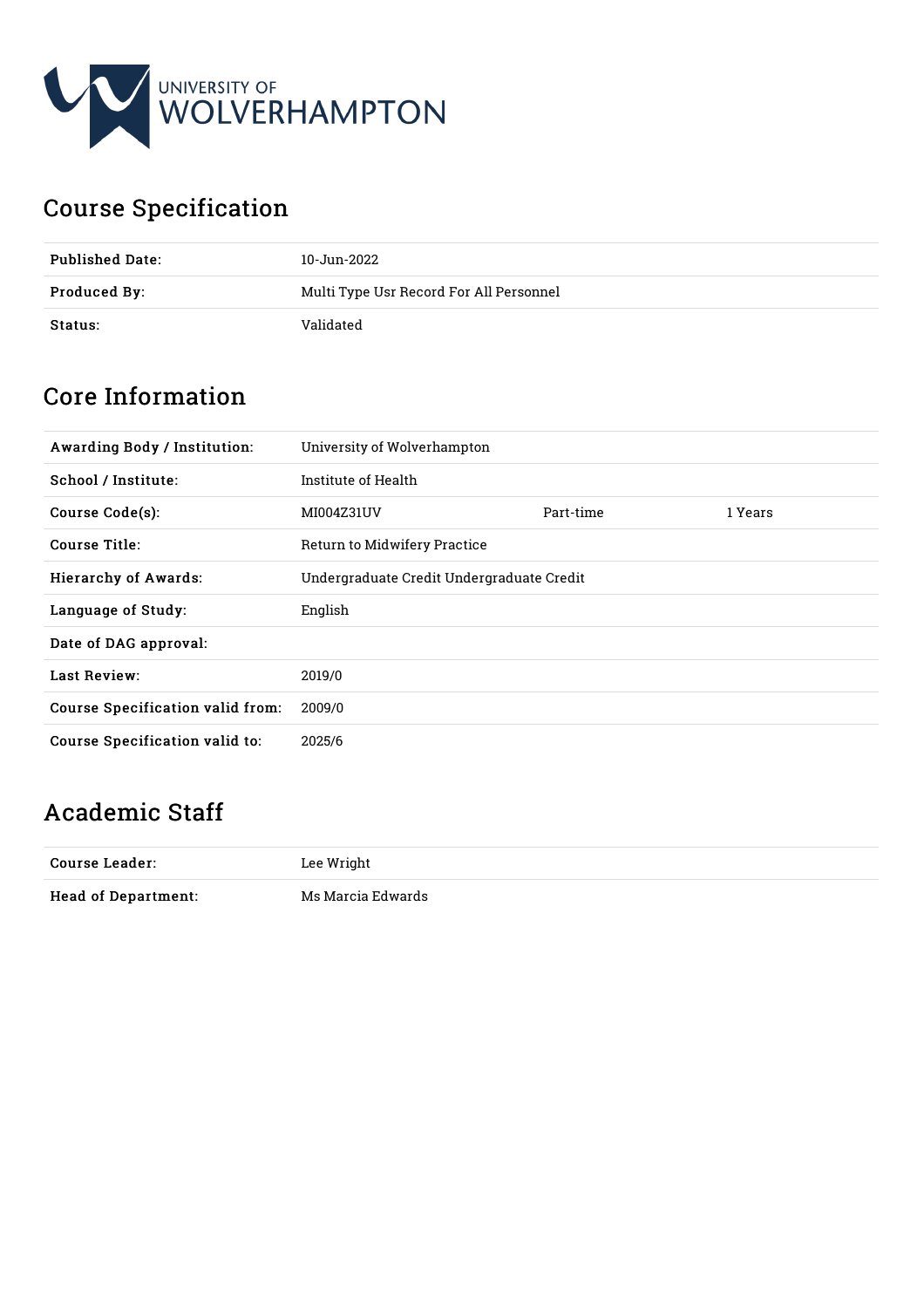## Course Information

| <b>Location of Delivery:</b> | University of Wolverhampton                               |  |
|------------------------------|-----------------------------------------------------------|--|
| Category of Partnership:     | Not delivered in partnership                              |  |
| <b>Teaching Institution:</b> | University of Wolverhampton                               |  |
| Open / Closed Course:        | This course is open to all suitably qualified candidates. |  |

## Entry Requirements:

Entry requirements are subject to regular review. The entry requirements applicable to a particular academic year will be published on the University website (and externally as appropriate e.g. UCAS

If you have practised midwifery for fewer than 750 hours in the previous five years, or 450 hours in the three years before application for readmission to the register, have previously been registered with the NMC and have lapsed off of the NMC Professional Register you will need to refresh your knowledge and skills prior to re-registering with the NMC. If this is the case then you may be eligible to undertake the Return to Practice (Midwifery) course.

- Applicants must have a Nursing and Midwifery Council (NMC) Personal Identification Number (even though your registration has lapsed).
- Applicants must be resident within the United Kingdom.
- Applicants originally from countries where English is not the first language must provide evidence of the International English Language Test (IELTS) in accordance with current NMC thresholds.
- Applicants will require GCSE grade C/4+ in Maths and English (or equivalent qualifications).
- Applicants meeting the entry requirements may be shortlisted for a values-based interview and will be subsequently required to meet a Disclosure and Barring Service (DBS) Check and Occupational Health requirements. Please note, having a criminal record does not necessarily prevent you from returning to midwifery.
- If applicants have accepted a conditional offer made by the University of Wolverhampton you will receive correspondence asking you to complete an enhanced Disclosure and Barring Service (DBS) check. The charge for this will be a DBS fee of £44.00 and a £6.00 ID check service fee. Applicants will also need to complete an occupational health assessment questionnaire and General Practitioner form prior to starting the course; vaccinations will also need to be up-to-date.
- Applicants will need to demonstrate that on entry to the programme they have capability for digital and technological literacy to meet course outcomes. Evidence of digital literacy and technological literacy capability will therefore be aligned to the on-line application process and are an integral part of the courses.

Applicants will also be required to provide a satisfactory personal [statement](http://www.wlv.ac.uk/personalstatement) and [reference](http://www.wlv.ac.uk/references) (academic or employer). Within the personal statement applicants should identify the date they qualified as a midwife, the date they last worked as a midwife and the date that their registration lapsed.

## Distinctive Features of the Course:

The Return to Practice (Midwifery) course has a flexible approach to learning which caters to the individual needs of each student.

We offer opportunities to return to midwifery practice through the completion of a single academic module together with a clinical placement. This has been developed in line with Return to Practice Standards (NMC, 2019) and in consultation with practice partners from our local NHS Trusts. The module is normally delivered over a maximum period of 8 months, with typical learning activities including face-to-face contact, skills sessions, on-line learning and practice-based learning to meet a set of proficiencies.

The Return to Practice (Midwifery) programme will also help you plan your future learning to further develop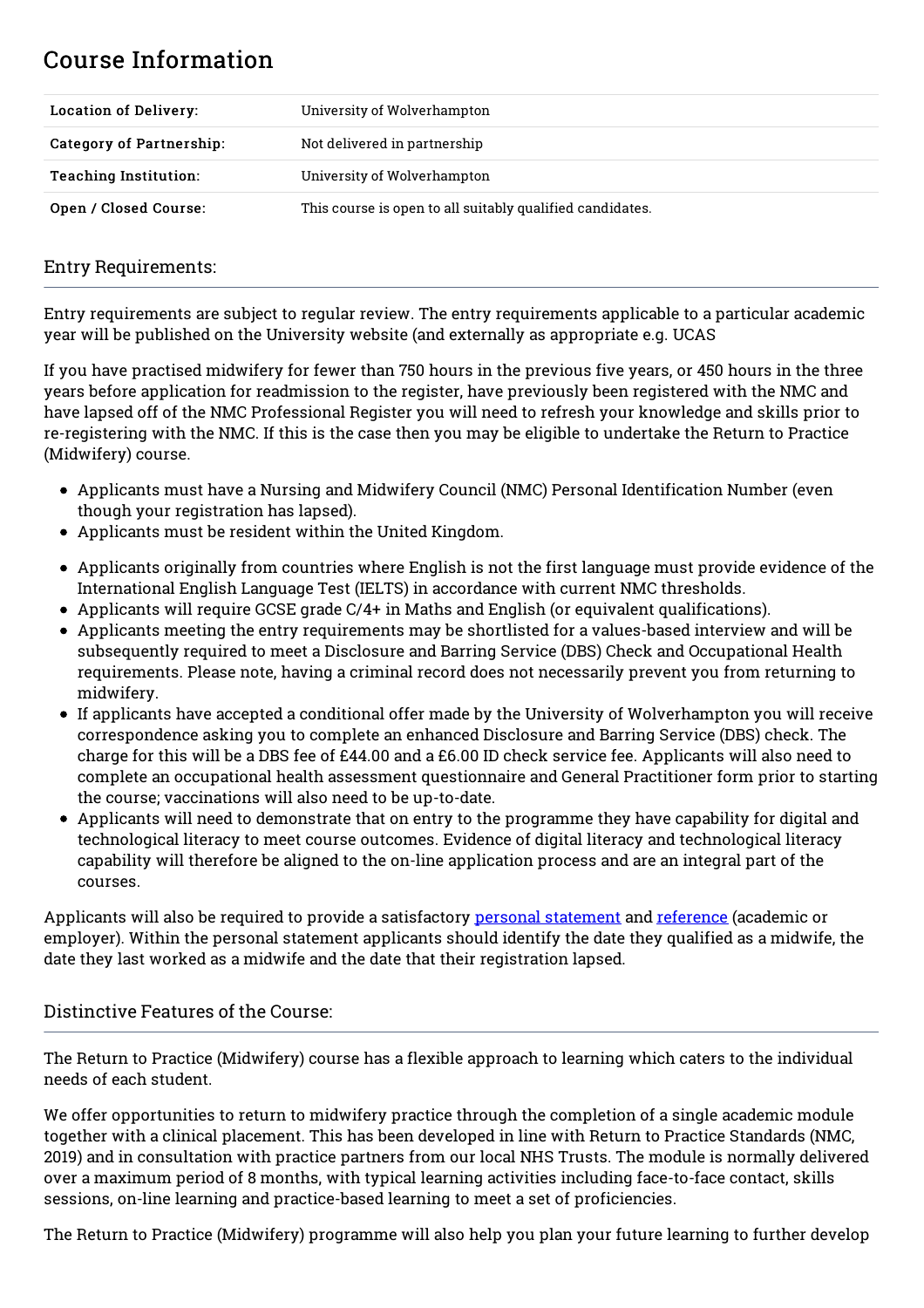## Educational Aims of the Course:

This course will enable midwives, whose registration has lapsed, to return to the NMC register and practice as a registered midwife following successful completion of the course in both academic work and practice placements.

Successful completion of all assessment components will result in the award of 20 academic credits at Level 6 (Degree).

This course aims to enable students to demonstrate delivery of safe and competent midwifery care in accordance with the Return to Practice Standards stipulated by the NMC. Students will become an accountable, self-reflective and autonomous practitioner, working with a range of other professionals and within inter-professional and multiagency teams responding to the demands of midwifery practice. Students will also demonstrate a political awareness of local and national policies impacting on organisational change and the integration of health and social care services.

| Intakes:                                                                                                                                        |
|-------------------------------------------------------------------------------------------------------------------------------------------------|
| September                                                                                                                                       |
| Major Source of Funding:                                                                                                                        |
| OTHER FUNDING                                                                                                                                   |
| <b>Tuition Fees:</b>                                                                                                                            |
| Tuition fees are reviewed on an annual basis. The fees applicable to a particular academic year will be<br>published on the University website. |

| Year   | <b>Status</b> | Mode | Amount |
|--------|---------------|------|--------|
| 2020/1 |               |      | £      |
| 2021/2 |               |      | £      |
| 2022/3 |               |      | £      |
|        |               |      |        |

#### PSRB:

#### MI004Z31UV (Part-time)

#### Professional Accreditation Body: Nursing and Midwifery Council (NMC)

| Approved    | Start       | Expected End | Renewal |
|-------------|-------------|--------------|---------|
| 06/Aug/2020 | 06/Aug/2020 |              |         |

## Course Structure:

## September (Part-time)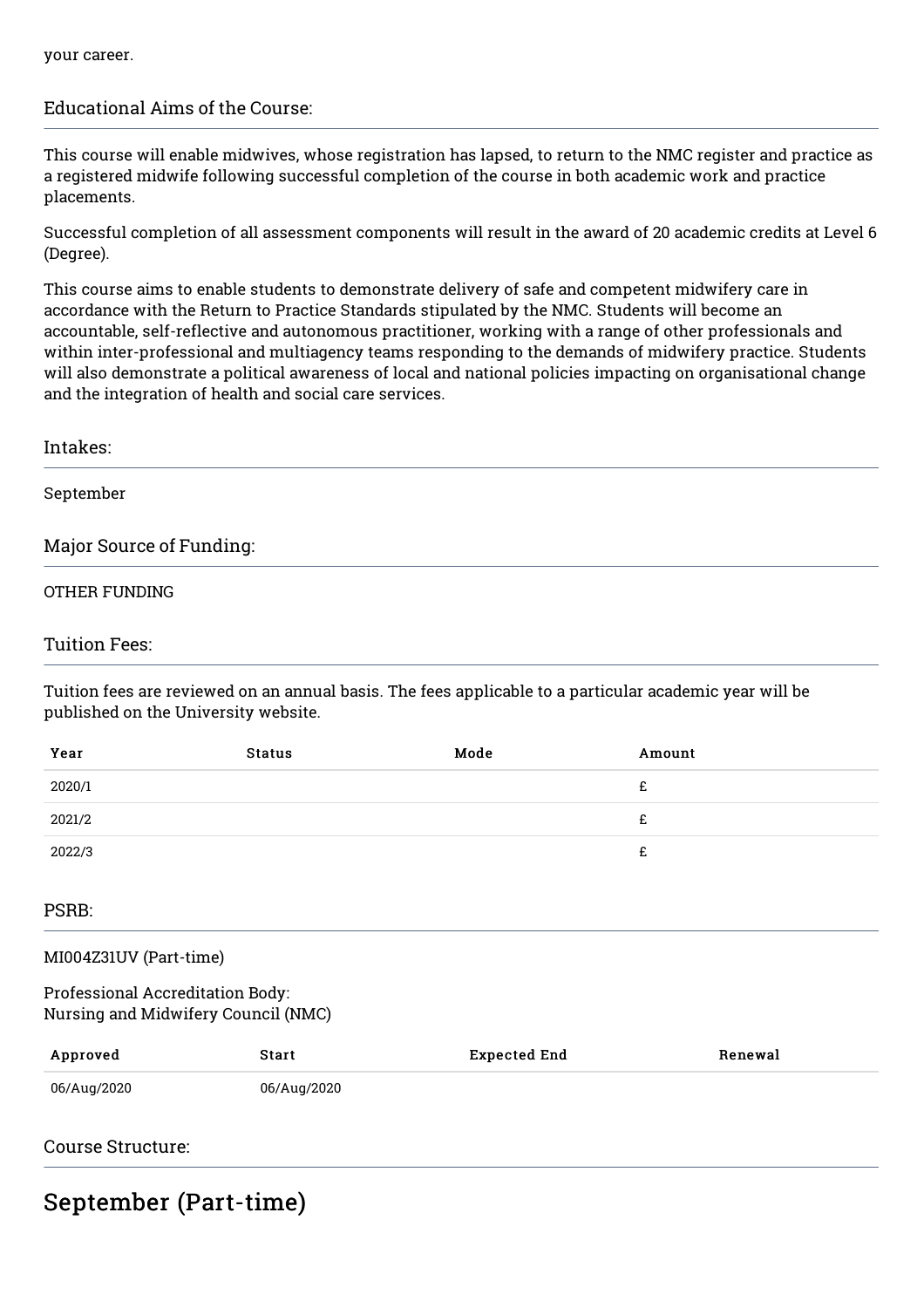| Module | Title                          | Credits | Period      | <b>Type</b> |
|--------|--------------------------------|---------|-------------|-------------|
| 6MI020 | Return to Practice (Midwifery) | 20      | <b>INYR</b> | Core        |

Please note: Optional modules might not run every year, the course team will decide on an annual basis which options will be running, based on student demand and academic factors, to create the best learning experience.

## Learning, Teaching and Assessment

## Academic Regulations Exemption:

Section 4.3.3 - Exemption in accordance with the Faculty Fitness to Practice procedures. There will be no automatic right to a second attempt for any failed practice components at the discretion of the Assessment Board.

Section 4.3.5 - Exemption in accordance with the standards of proficiency required by the Nursing and Midwifery Council (NMC). There will be no right to repeat practice based module 6MI020 (re-sits are permitted for practice and theory components subject to clause 4.3.3).

Section 4.4.4 - Exemption in accordance with the standards of proficiency required by the Nursing and Midwifery Council (NMC). No compensation will be awarded on practice based module 6MI020. If students have passed all compulsory practice components they will be granted the opportunity of a third attempt for theory components.

APPROVED (by Chair's Action on 8/4/2020).

## Reference Points:

#### Academic Reference Points

- UK Quality Code for Higher [Education](https://www.qaa.ac.uk/quality-code)
- [Qualifications](https://www.qaa.ac.uk/en/quality-code/qualifications-and-credit-frameworks) and Credit Frameworks
- Subject [Benchmark](https://www.qaa.ac.uk/en/quality-code/subject-benchmark-statements) Statements
- University Policies and [Regulations](http://www.wlv.ac.uk/about-us/governance/legal-information/policies-and-regulations/academic-regulations/)

Nursing & Midwifery Council (NMC) Reference Points

- NMC (2019) Standards of Proficiency for Midwives
- NMC (2019) Guidance on Health and Character
- NMC (2018) The Code: Professional Standards of Practice and Behaviour for Nurses and Midwives
- NMC (2019) Standards Framework for Nursing and Midwifery education.

#### Nursing & Midwifery Council (NMC) Requirements

- You are required to demonstrate that you have the skills, knowledge, health and character to care for people safely. This requires you to demonstrate high level reflective skills and a duty of candour towards women and their families.
- During enrolment at the start of the course you will be required to undertake a self-declaration to declare any cautions and/or convictions, reprimands or warnings from the police and any health conditions and/or disability that could affect your ability to practice safely and effectively. You must declare any changes to your health or character status as soon as they arise: you should not wait for the annual declaration process to do this. You can discuss any changes with your personal tutor or the course leader so that they can identify whether any further action or investigation is required with regards to your fitness to practise.
- The Return to Practice (Midwifery) course is structured so that you will undertake theory learning in University as well as a clinical placement. You will have supernumerary status in practice; this means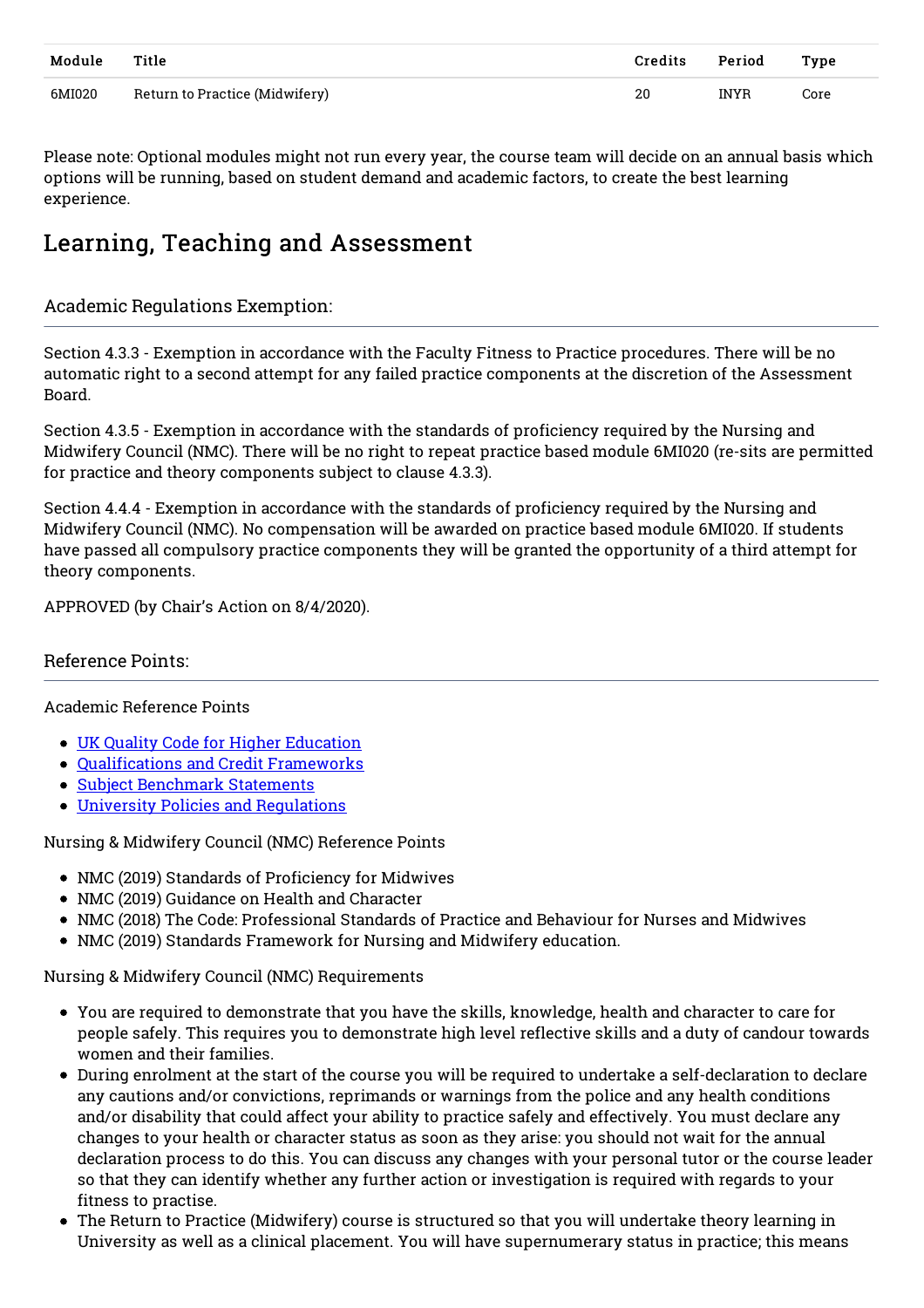that you are additional to the workforce requirement and staffing figures. You will have additional scheduled learning and placement time outside of module delivery weeks to ensure that you are able to complete the clinical practice hours required to meet the NMC requirements for re-entry to the register. Any absence taken during your course, for example due to sickness, special leave or compassionate leave, will need to be retrieved. Any delay in completing the NMC required hours can delay your completion of the course and influence the timing of your registration. At the end of your course the course leader (NMC Confirmer) is required to submit a declaration of good health and good character to the NMC and confirm that you have completed the required hours of theory and practice. Your will be expected to work shifts in your clinical practice; this will include working nights, weekends and bank holidays.

- By the end of the course you must achieve 100% in your final drugs calculation assessment in order to successfully complete the programme. This can be recorded in the Return to Practice Midwifery Ongoing Record of Achievement and signed off by the academic assessor.
- You have up to five years to register your award with the NMC. In the event that you fail to register your qualification within five years you will have to undertake additional education and training or gain such experience as specified in the NMC standards.
- Further details will be available to you in your course guide and from the NMC website.
- Successful course completion and registration with the NMC entitles you to use the title Registered Midwife.

### Wider Reference Points

- Closing the gap: priorities for essential changes in mental health (Department of Health, 2014)
- Equality Act (2010)
- NHS long-term plan (NHS England, 2019)
- NHS Interim People Plan (NHS England, 2019)
- Public Health England Strategic Plan 2020 (Public Health England, 2019)
- Public Health England Screening Committee
- Report of the Mid Staffordshire NHS Foundation Trust Public Inquiry (Francis Report) (Francis, 2013)
- The Children Act: (2004)
- The Topol Review: Preparing the healthcare workforce to deliver the digital future (HEE 2019).

Working Together to Safeguard Children (Department for Education, 2018).

## Overview of Assessment:

| <b>Learning Outcomes</b>                                                                                                                                                                                                                          | Modules                                                                        |
|---------------------------------------------------------------------------------------------------------------------------------------------------------------------------------------------------------------------------------------------------|--------------------------------------------------------------------------------|
| UGCRED01 Critically evaluate your role as a midwife and<br>demonstrate safe, competent and professional practice in the<br>health and social care setting.                                                                                        | 6MI020 Return to Practice (Midwifery)<br>6MI020 Return to Practice (Midwifery) |
| <b>UGCRED03</b> Critically evaluate the impact of a range of<br>national policies and strategies on local provision of midwifery<br>care.                                                                                                         | 6MI020 Return to Practice (Midwifery)                                          |
| UGCRED04 Demonstrate the synthesis and critical evaluation<br>of your individual learning needs for continuing professional<br>development and accountability in order to maintain<br>registered midwife status and enhance your future practice. | 6MI020 Return to Practice (Midwifery)                                          |

#### Teaching, Learning and Assessment:

During your course, you will experience a range of different teaching, learning and assessment activities. Given the nature of the course, these may include small group learning sets, formative and summative assessment tasks, online activities, written essays/reflections, tutorial, video analysis and case study analysis.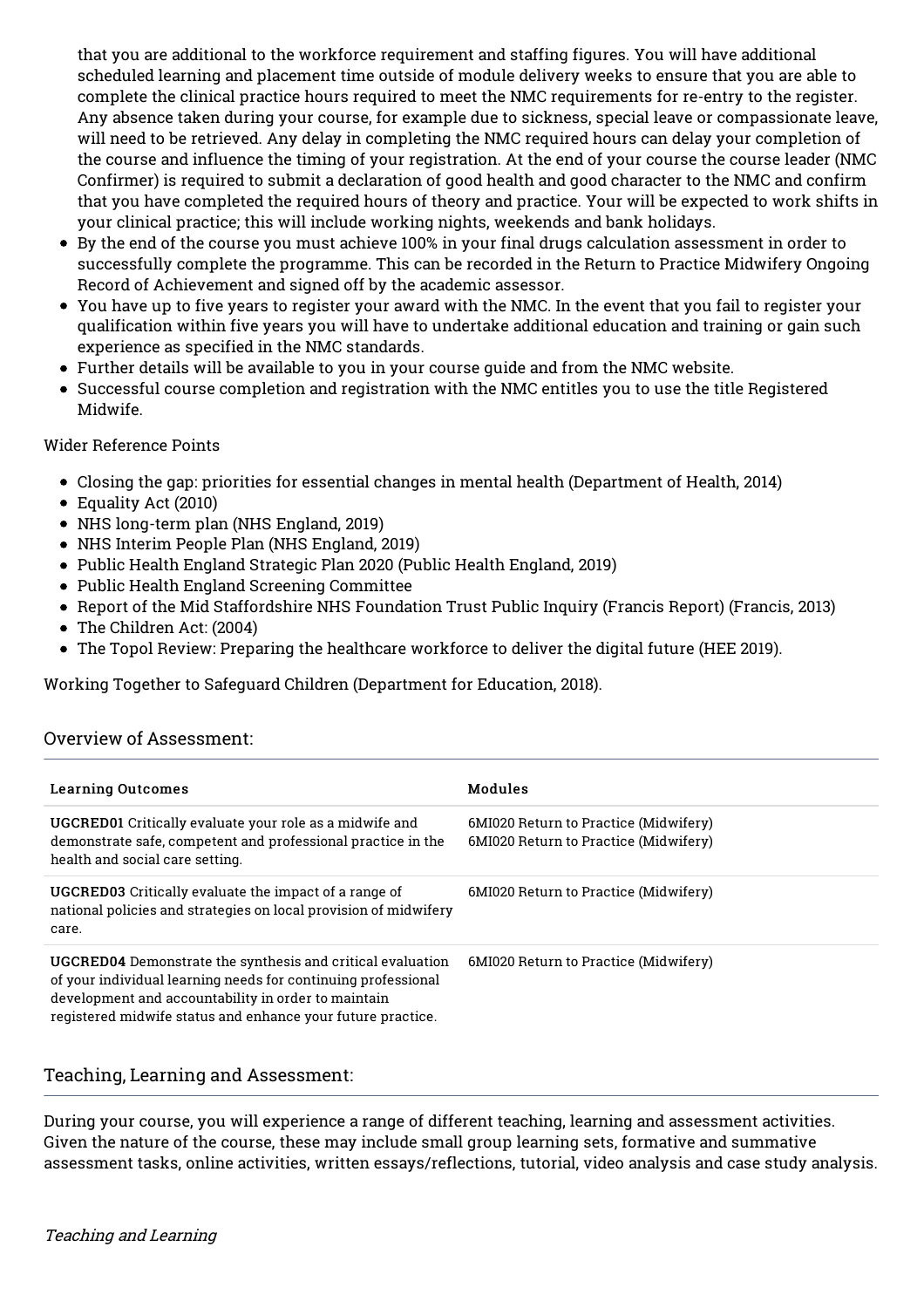The curriculum aligns with the University of Wolverhampton Learning and Teaching Strategy in enabling you to achieve your full learning potential through being empowered and inspired. The Return to Practice (Midwifery) curriculum is designed to be inclusive and flexible, to meet the needs of a diverse student community. You will develop and enhance ongoing skills in relation to employability, enterprise, entrepreneurship, professional practice, sustainability and global citizenship through learning that is informed by evidence based research, practice and innovation.

Your learning and teaching will be supported by our virtual learning environment (VLE) platform 'Canvas'. Opportunities for studying with, and learning from, other health care disciplines are provided, both in university and in the practice setting. These experiences will enable you to understand the contribution of other professionals to care of women and their families and promote the development of team-working skills.

Service users and carers contribute to all aspects of the curriculum including the co-production of specific teaching sessions and in practice. This approach is recognised for the enhancement it brings to your learning and for the contribution it makes to ensuring that we prepare professionals who are fit for practice, demonstrating person-centred skills and able to act in the best interests of women and their families. You will have access to our state-of-the-art simulation facilities where you will be able to experience clinical scenarios and practise skills in a safe environment required for re-entry to the NMC register. This includes simulated hospital, home and community environments including a suite of human-patient simulators which will allow you to hone your skills, supported by experienced practitioners to guide you. The latest technology is embedded into our skills and simulation environments, including the use of world-leading developments such as a virtual dissection anatomy table which allows 3D images of human anatomy and diseases to come alive to support your learning. We also use an integrated learning and teaching audio visual recording system called "Panopto" which links to the University's virtual learning environment and allows you to record, upload and review footage of your practice in the simulated environment.

### Assessment of Theory

The following information can be found at this link https://www.wlv.ac.uk/current-students/assessment/.

This link also includes other information related to assessment, which you may find useful in your studies. We know how important assessment is to our students and we want to make sure that you have all of the information that you need so that you understand how we assess your work. Your course leader and personal tutor are useful sources of advice and guidance regarding the issues relating to assessment on your particular course. An explanation of the assessment process is provided in the student handbook, and further details are provided below.

In higher education, 'assessment' describes any process that appraises an individual's knowledge, understanding, abilities or skills. The ways in which you will be assessed at the University of Wolverhampton will:

- allow you to demonstrate that you have met the learning outcomes of your course and module;
- enable you to reflect on your performance, following timely, meaningful and useful feedback;
- encourage you to identify your strengths and weaknesses so that the level of achievement can be measured and recorded. Over the course of your studies you will be assessed in ways which will be relevant to your subject area.

You will be assessed (both formatively and summatively) using different assessment types including reflections and clinical practice.

There are two types of assessment you will encounter throughout the course:-

1. Formative (informal assessment 'for' learning)

Assessment activities that provide you with feedback. The marks and grades for these assessment activities do not contribute towards the module mark and grade. Formative assessment activities are useful to provide you with feedback to let you know how you are doing. Sometimes the format of a formative assessment activity will be the same as the summative assessment activity for the module, in order to prepare you and ensure that you are familiar with the summative assessment task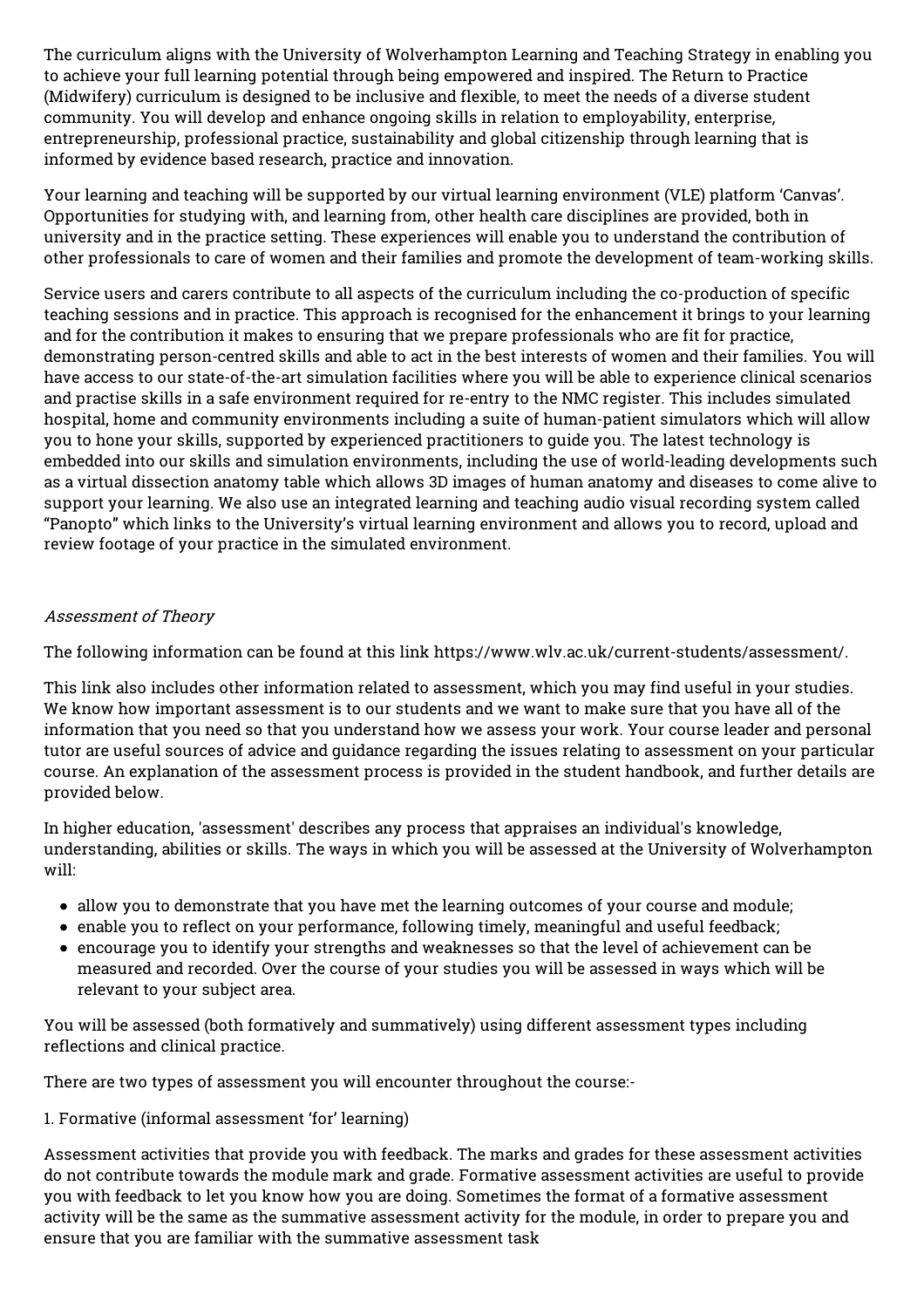#### 2. Summative (formal assessment 'of' learning)

Assessment activities where the mark you receive will contribute towards the final mark for your module.

Feedback / feed forward: You will receive feedback and feed forward throughout your course. At times this will relate to a particular piece of work and the mark you have been awarded for it, but it also may come in the form of more general advice and guidance from members of staff in improving the ways in which you respond to an assessment task. In both cases the feedback you are given will help you to develop your thinking and/or practice in relation to your subject area.

Feedback on assignments is given on content and analysis and also on written communication skills, referencing, structure and presentation. This is then applied as generic criteria throughout the course. Feedback is provided to you to help you develop your understanding and skills in midwifery. It is important that you read your written feedback and discuss this with your personal tutor as appropriate.

### Assessment of Practice

All assessments and confirmation of proficiency are evidence based and capture student achievements across both theory and practice assessment.

The Return to Practice Midwifery Ongoing Record of Achievement (MORA) document makes up a significant part of the overall programme assessment. Continuous assessment is an integral aspect of assessment in practice and you are expected to show evidence of consistent achievement. You should engage positively in all learning opportunities, take responsibility for your own learning and know how to access support. You will work with and receive written feedback from a range of staff including practice supervisors and practice assessors and they are required to reflect on your learning. The reflections should demonstrate your knowledge, skills and abilities in relation to the NMC proficiencies and include critical analysis of the evidence base for practice and an application of the current policies influencing maternity care.

All assessments must be passed to pass the course and to demonstrate that the necessary learning outcomes have been achieved.

During the course you will be required to maintain the Return to Practice Midwifery Ongoing Record of Achievement record (MORA), which summarises your achievements in each placement and provides a comprehensive record of your professional development. This will be reviewed by your academic assessor and your personal tutor at the end of the course.

## Practice supervisor responsibilities (registered nurse/midwife or other registered health/social care professional)

The practice supervisor has an important role in supporting and guiding you through your learning experience to ensure safe and effective learning. This includes facilitating learning opportunities including any reasonable adjustments you may need to get maximum benefit from the placement. It is the practice supervisor's responsibility to contribute to your assessment through the recording of regular feedback on your progress towards, and achievement of the proficiencies. Specific feedback must be provided by the practice supervisor to the practice assessor on your progress.

## Practice assessor responsibilities

The practice assessor plays a key role in assessing and confirming your proficiency providing assurance of your achievements and competence. This includes facilitating learning opportunities including any reasonable adjustments you may need to get maximum benefit from the placement. They will observe you, conduct and record your assessments informed by your reflections, feedback from practice supervisors and other relevant people to confirm achievement. They will liaise with the academic assessor scheduling communication at relevant points.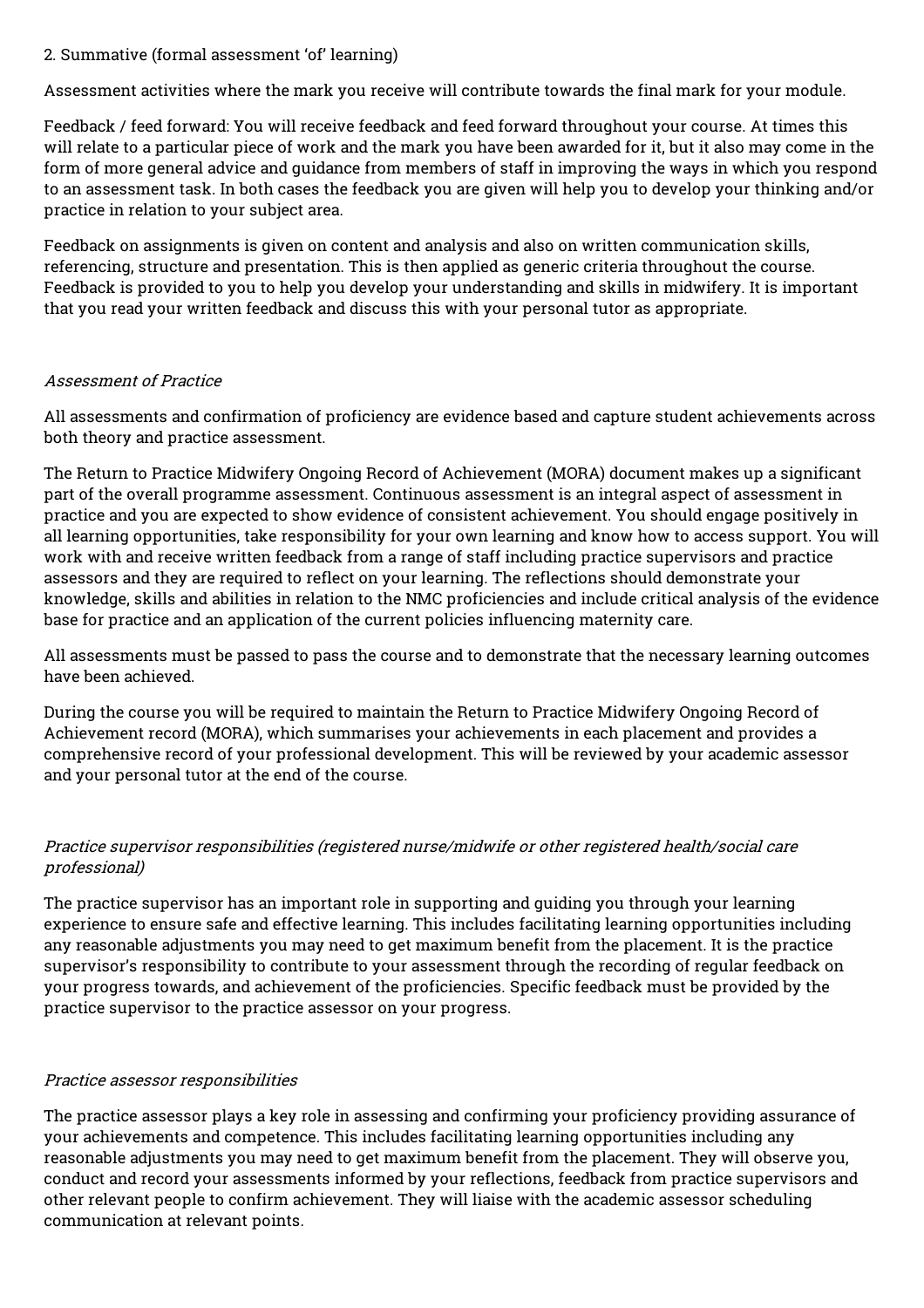There are numerous elements to be assessed in practice. One or more practice supervisors can contribute to the assessment of some of the proficiencies in discussion with the practice assessor, but the practice supervisor must be working in their scope of practice. When assessing your proficiency, practice assessors will take into account the sources of evidence that underpin your knowledge and skills and the views of those receiving care. Comments should acknowledge those exceptional students who are exceeding expectations for their stage in practice or who have particularly commendable attitudes, behaviours, knowledge or skills. Academic assessor responsibilities Academic assessors have a key role in confirming your progress, recording objective, evidence-based decisions on conduct, proficiency and achievement and make recommendations for progression providing assurance of your achievements and competence. The academic assessor, for each part of your continuous assessment of practice document will have an understanding of your learning and achievement in practice, through working in partnership with the practice assessor to gather feedback regarding achievement and progression.

#### Academic assessor responsibilities

Academic assessors have a key role in confirming your progress, recording objective, evidence-based decisions on conduct, proficiency and achievement and make recommendations for completion providing assurance of your achievements and competence. The academic assessor, will have an understanding of your learning and achievement in practice, through working in partnership with the practice assessor to gather feedback regarding achievement and completion.

As you progress through your course you will be expected to take on more responsibility within your practice placements. This will enable you to develop confidence and skills in your work as a member of the midwifery / multidisciplinary team.

Throughout your practice placement learning you will be expected to conduct yourself in a professional manner at all times. We will provide guidance and information on the requirements regarding professional conduct to help you understand how to manage learning in the complex and sometimes unpredictable world of healthcare.

Further information related to your practice learning experience can be found in the practice handbook, which will be given to you at the start of your course.

#### Clinical Placements

You will be required to complete a clinical placement of between 150 and 450 hours in clinical practice. The number of clinical hours will be determined through tri-partite consultation between the Practice Assessor, Academic Assessor and yourself (the Return to Practice student), ensuring a rigorous but flexible clinical assessment. Clinical placement options will be discussed with you at interview. All placement areas must have had an educational audit undertaken and have a Practice Assessor to support you. Please be advised that placement requests will be considered, but cannot be guaranteed; you will however be offered a suitable alternative where necessary. Please do not organise your own placement; for audit purposes all placements must be organised via the Return to Practice team. You are required to work full shifts including handovers.

You must attend and successfully complete all mandatory training prior to starting your supervised clinical practice.

The Return to Practice (Midwifery) course is completed at Degree Level 6 with 20 academic credits gained on completion. There is the opportunity for students to who successfully complete the course to continue to gain additional degree level credits towards a nursing degree.

The course is normally 8 months long but can be completed in as little as 6 months dependant on the number of clinical hours you are required to complete.

The equivalent of twelve days of study (with additional days to be negotiated for neonatal life support) will be delivered in blocks over a 10 week period at Walsall Campus. The course content includes study days relating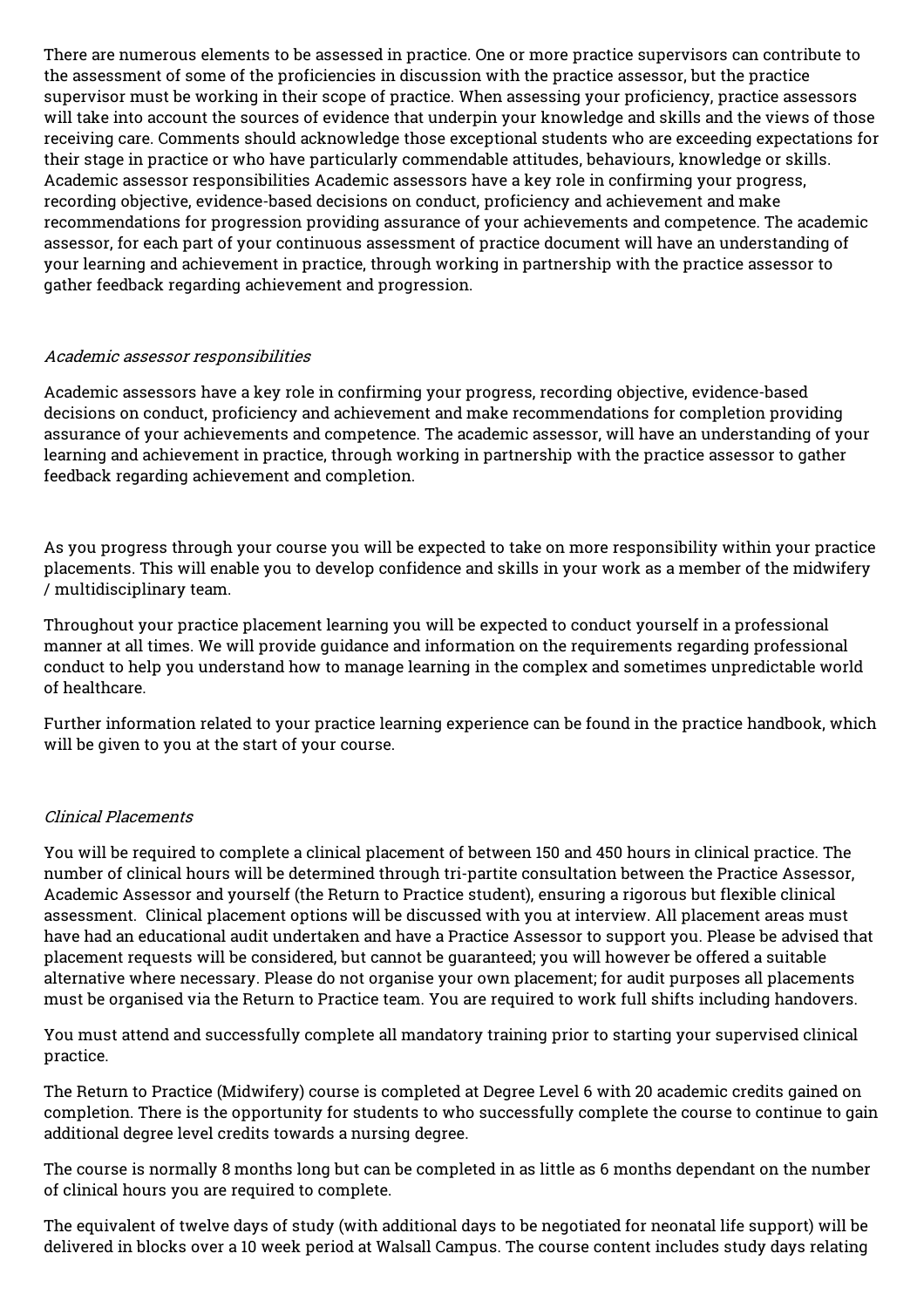to all mandatory updates/training required. A number of mandatory updates take the form of online tests for which you will be required to be digitally literate.

### Assessment Methods:

At the University of Wolverhampton, a variety of modes of assessment will be used to support and test your learning and progress and to help you develop capabilities that are valued beyond your University studies and into your working life. Your course may include a variety of assessment activities:

Written examinations (including online examinations, open and closed book examinations and quizzes) Coursework (for example, essays, reports, portfolios, project proposals and briefs, CVs, poster presentation) Practical (for example, oral and video presentations, laboratory work, performances, practical skills assessment)

In the final year of your undergraduate degree, and at the end of your postgraduate degree, you are likely to be expected to write an extended piece of work or research, such as a dissertation or a practice-based piece of research.

### Student Support:

#### General Support

### Support for Students – University Library

Our Libraries combine traditional library services with IT facilities to focus on the ways students choose to study. There is a Library on each campus, with 24/7 access provided during peak times of the year at Wolverhampton and Walsall. Each Library provides subject-specific book and journal resources, as well as diverse study environments including IT suites and group/single study rooms. In addition to our physical stock, the University Library provide access to over 8,000 full text electronic journals, 100 online databases and e-book versions of all reading list titles where available. Our online services are available both on and off campus. Our Library staff provide day to day support to students, and our ASSIST online chat service operates on a 24/7 basis. Our Skills for Learning service helps students to develop the skills required for successful academic study, including; Academic, Information and Research Skills. Students can access workshops and drop-in sessions facilitated by experienced learning support staff, as well as appointment slots including via Skype. Workshops can also be run as part of modules, at the request of tutors. Further support is provided by online skills resources including guides, tip sheets, and interactive materials and each Library has a designated collection of study skills books.

Student Support and Wellbeing offers students advice on a variety of matters linked to their Health and Wellbeing.

Please contact the Team to;

- discuss disability or specific learning difficulty support
- access advice and support for a mental health condition
- access information about supporting your mental health and wellbeing
- connect with our Chaplaincy service
- seek advice on funding and financial support
- seek advice as a D/deaf or hearing impaired student.

#### Working in Partnership with You

The pathway to returning to practice is likely to be one with highs, lows and everything in between. Completing the course is a partnership between the University, your placement provider and you. This student charter sets out what you are expected to give and what you gain by involving yourself in as much as possible. All of our support mechanisms are enshrined in the Student Charter. In addition we have clear arrangements in place with our placement partners to support students in practice.

#### Course Specific Support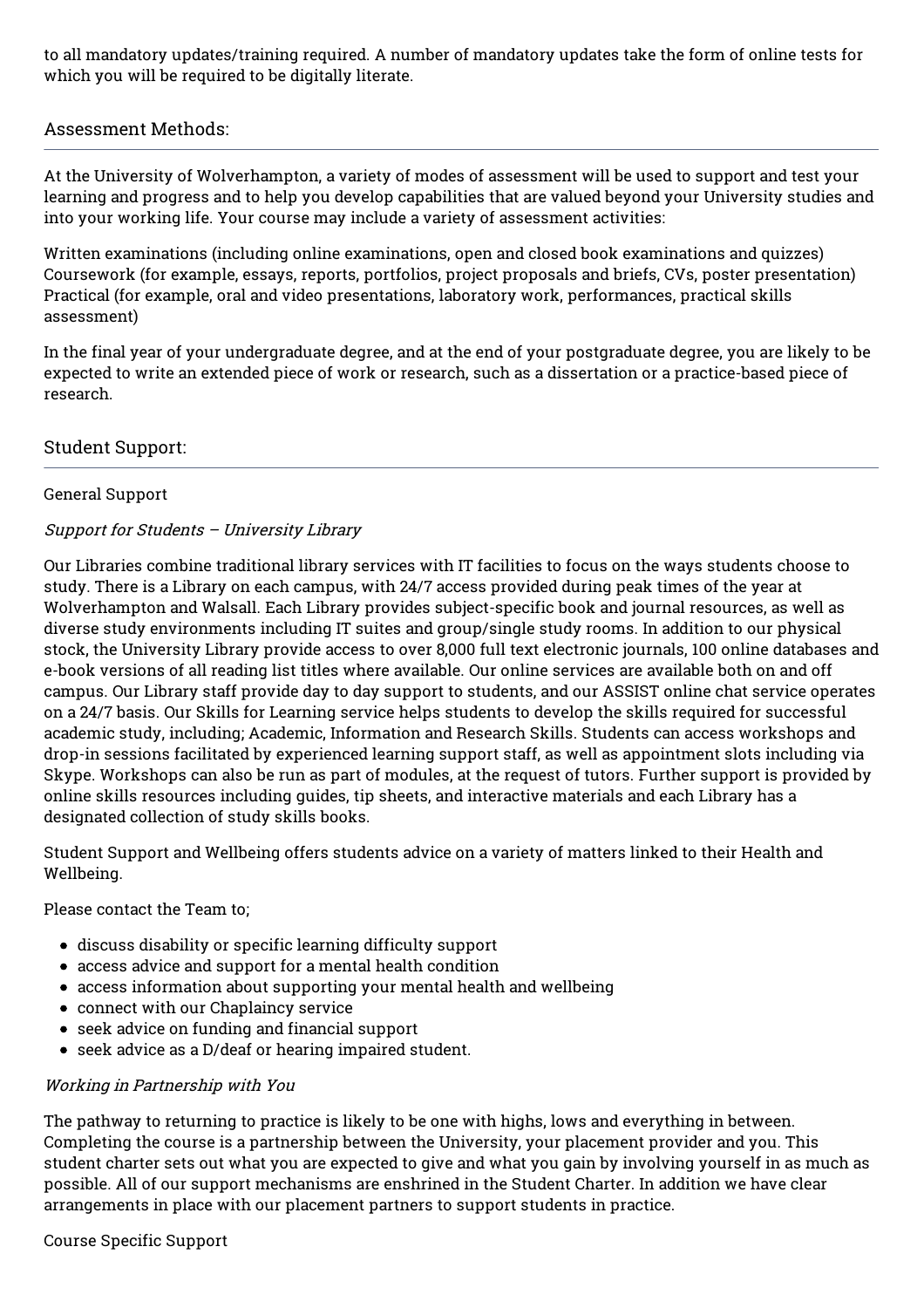Student Advisors - There are student advisors within the Faculty of Education Health, and Wellbeing. They are here to support you in a professional and confidential way by either resolving or referring your query to one of our many professional services within the University. The student advisors work closely with the various support networks within the University and are supported by our graduate interns. Please see the points below for some examples of their support. Sign posting to Support and Wellbeing Services Support with progression Advice on extensions and extenuating circumstances claims Support students with attainment and retention Advisors and interns can be contacted via email [\(FEHWstudentservices@wlv.ac.uk](mailto:FEHWstudentservices@wlv.ac.uk)).

Course Leader - The course leader has overall responsibility for your course and the enrolled students. They monitor the quality of the course through course committees which collect feedback from staff and students. They manage the academic programme of study and are responsible for reporting any issues raised and examples of good practice.

Personal Tutors - You will be allocated a personal tutor at the start of your course with whom you will build and develop a relationship to help you work towards achieving the course learning outcomes. Your personal tutor will meet with you on a regular basis (at least three times per academic year) in order to offer support, identify if you are making satisfactory progress and to offer support if you are at risk of withdrawal. Your personal tutor will assist you in your personal and academic development, planning and progression as well as helping you liaise with other staff and support facilities in their Faculty and the wider University. You can find out who your personal tutor is by visiting e:Vision.

Academic Assessor - Academic assessors have a key role in confirming your progress, recording objective, evidence-based decisions on conduct, proficiency and achievement and make recommendations for progression providing assurance of your achievements and competence. The academic assessor, for each part of your continuous assessment of practice document will have an understanding of your learning and achievement in practice, through working in partnership with the practice assessor to gather feedback regarding achievement and progression.

Practice Placement Manager - Is the Facilitator within the Trust who often liaises directly with your Academic assessor or Course Leader.

Practice Assessor - The practice assessor plays a key role in assessing and confirming your proficiency providing assurance of your achievements and competence. This includes facilitating learning opportunities including any reasonable adjustments you may need to get maximum benefit from the placement. They will observe you, conduct and record your assessments informed by your reflections, feedback from practice supervisors and other relevant people to confirm achievement. They will liaise with the academic assessor scheduling communication at relevant points.

Practice Supervisor - The practice supervisor has an important role in supporting and guiding you through your learning experience to ensure safe and effective learning. This includes facilitating learning opportunities including any reasonable adjustments you may need to get maximum benefit from the placement. It is the practice supervisor's responsibility to contribute to your assessment through the recording of regular feedback on your progress towards, and achievement of the proficiencies. Specific feedback must be provided by the practice supervisor to the practice assessor on your progress.

Faculty Student Enabling Tutors - The Faculty Student Enabling Tutor (FSET) liaises with the Student Support and Wellbeing (SSW) department regarding provision for specific disabilities and disseminates information from the SSW on any identified learning needs. The FSET monitors requests for, and provision of, specific examination and assessment arrangements. The FSET takes a pro-active role in monitoring the welfare and academic progress of disabled students within the school.

## Employability in the Curriculum:

This course has been developed in conjunction with practice partners and service users in order to reflect the increasing and rapidly changing complex environment in which health care takes place. The educational philosophy of the Return to Practice - Midwifery course aims to enhance skills such as communication skills, problem solving skills and decision-making skills alongside ensuring that students achieve the necessary standards of proficiency.